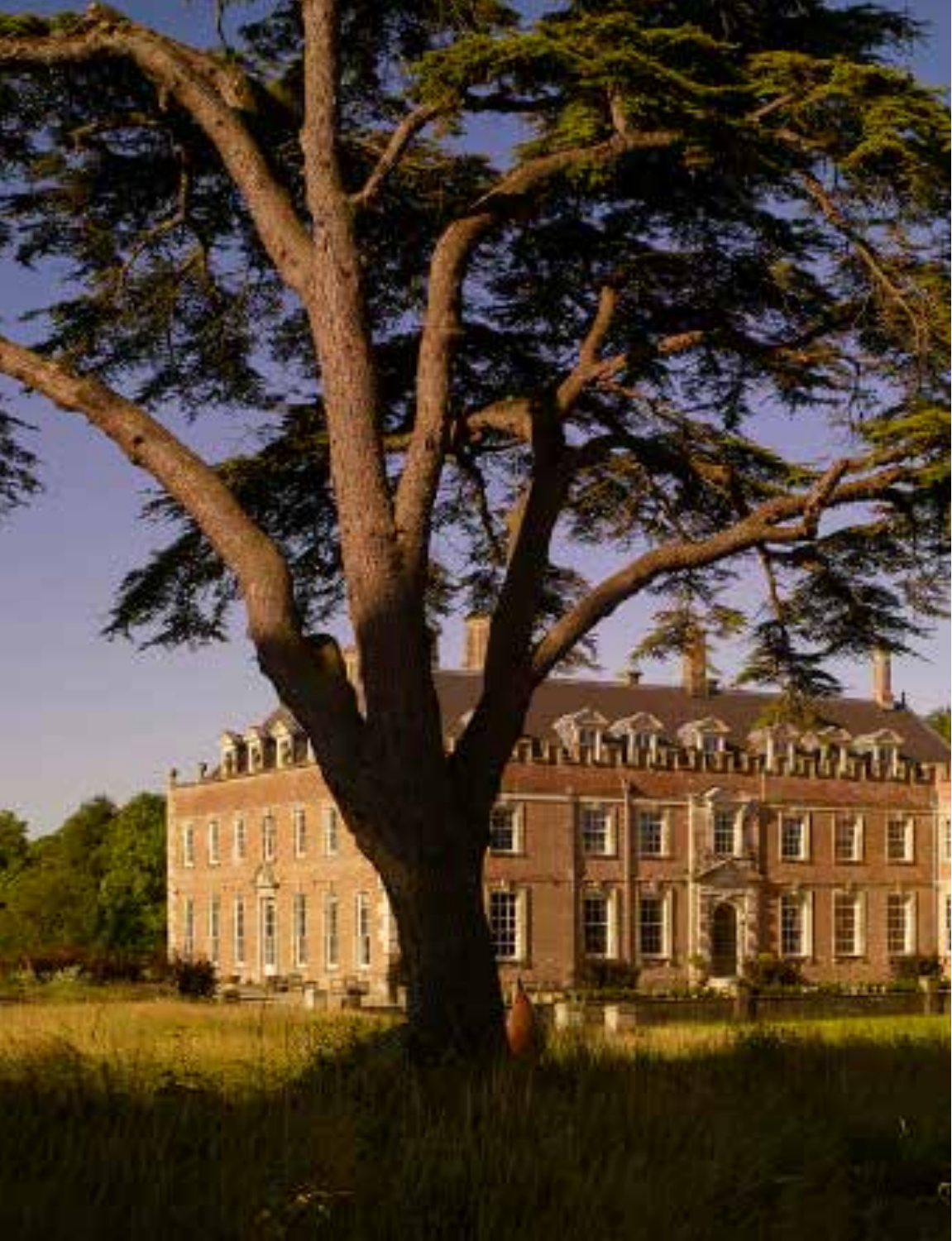## The courtier's house

*St Giles House, Dorset. Part I The Seat of the Earl of Shaftesbury*

The harmonious appearance of this great house belies a complex history of expansion, demolition and restoration, as John Martin Robinson explains in the first of two articles

Photographs by Paul Highnam

T GILES House reads today as<br>a largely Georgian building with<br>Georgian interiors in a Georgian<br>park. In reality, however, it is much<br>more complex. The present house **(Fig 1)** a largely Georgian building with Georgian interiors in a Georgian park. In reality, however, it is much has grown by slow accretion from a Tudor core, which, in turn, occupied the site of an earlier manor house. This manor was acquiredby a gentry family, the Ashleys, through marriage in the mid 15th century.

In the early 17th century, the only daughter of the then squire, Sir Anthony Ashley, married Sir John Cooper. Their son in turn, Sir Anthony Ashley Cooper, jurist, eminent statesman, Lord Chancellor and founder of the Whig Party, inherited St Giles in 1631. He was created 1st Earl of Shaftesbury in the reign of Charles II and made Wimborne his principal seat. It has been the Shaftesburys' seat ever since.

A Historic Buildings Report on St Giles compiled by John Cattell and Susie Barson in 2003 has done much to clarify the evolution of the building. By the early 17th century, the house comprised a large complex of buildings divided by the River Allen. On the west side of the confluence was a 16th-century court of offices on a U plan. These were demolished and replaced in about 1750 by two long parallel western service wings, which, in turn, were demolished in 1973.

In the 1650s, a bridge connected the court of offices to the main house. This was apparently laid out on a conventional H-shaped plan with a central hall and wings to each end (to the east and west). It was substantially reconfigured in about 1625 by Sir Anthony Ashley (the 1st Earl's grandfatherin-law). He was otherwise an ambitious builder, responsible for the surviving almshouses of 1626 next to the church and the large stables **(***Fig 5***)** in a distinctive symmetrical Jacobean gabled style. His work to the house was similar in style.

Sir Anthony created a kitchen in part of the west wing and its large early-17th-century brick fireplace has been discovered during recent restoration work. He also rebuilt the adjacent hall, perhaps on the footprint of its predecessor. In its place, he erected a two-storeyed range that incorporated a hall on the ground floor and a large chamber above known as the Great Dining Room. This new hall range is shown on the first-known depiction of the house on a map of 1659 by Palmer with a large chimneystack in its rear wall.

➢ Anthony's hall and kitchen into a basement. During the major 18th-century changes to the house, the ground level was raised on the north side of the building, turning Sir

*Fig 1:* **St Giles House, built in 1651, viewed from the north-east**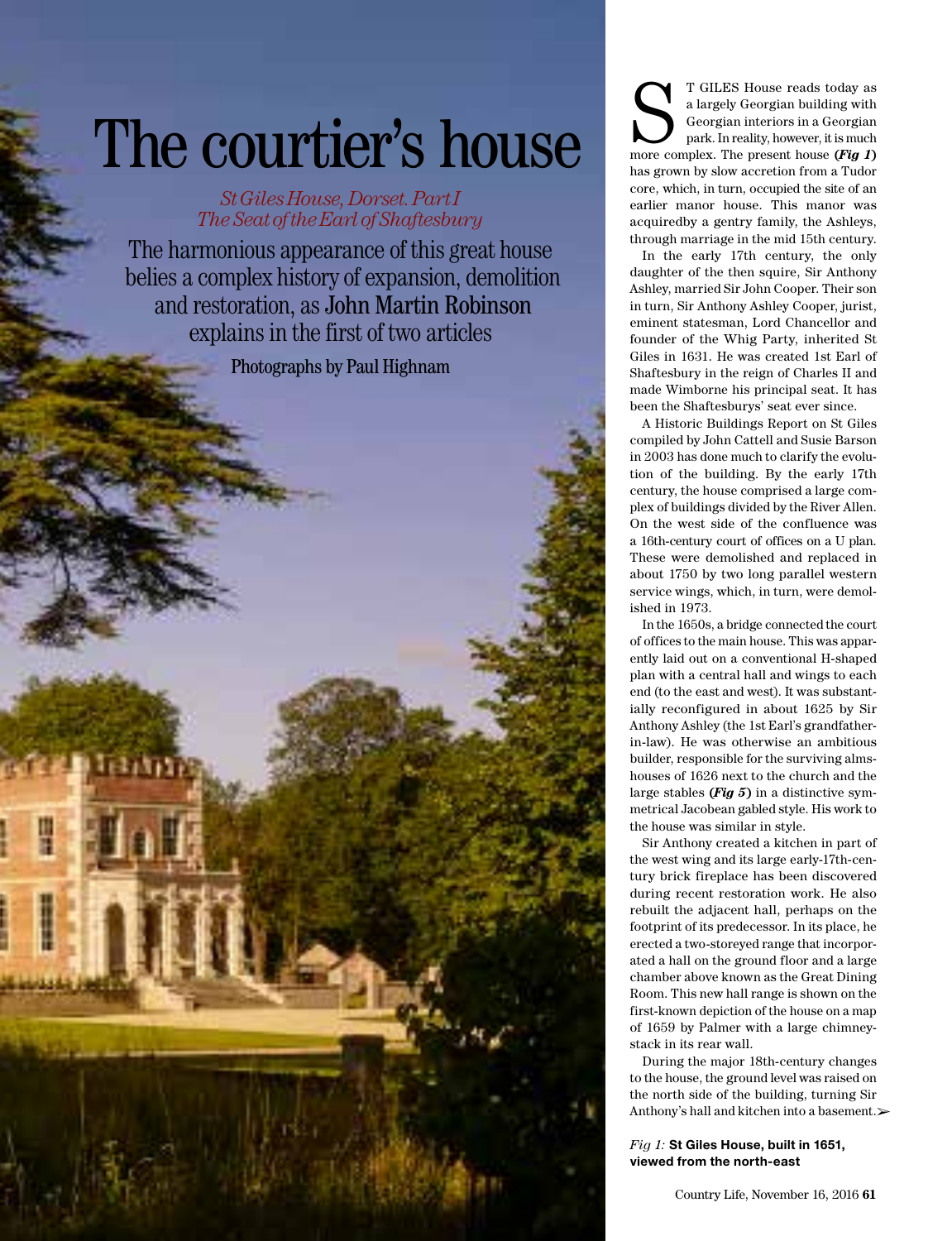

*Fig 2 left:* **The library interior was created in the early 19th-century**

## *Fig 3 facing*

*page:* **A view from the Small Drawing Room into the Large Drawing Room hung respectively in green and yellow silk. The distant paintings preserve their 18th-century frames in architectural frames and are part of the original 18th-century hang** 

At the east end of the hall, there survives a mid-16th-century doorway with a fourcentred arch that formerly led to the withdrawing apartments that occupied the second, eastern wing. This building was, however, demolished by the future 1st Earl in 1650 to make way for his new building, which now forms the principal east front of the house facing the impressive beech avenue, which he laid out at the same time. On March 19, 1650, he recorded in his diary: 'I laid the first stone of my house at St. Giles.' This was intended to provide more up-to-date accommodation in anticipation of his marriage five weeks later.

The new building was taller than the old house and radically different in style, comprising a symmetrical seven-bay principal elevation and shorter return wings framing a small inner courtyard and abutting the early-17th-century hall. It was planned to provide a fashionable 'Great Apartment'.

The architect of the 1650 house is not known, but it was inspired by Inigo Jones's design of 1638 for a house for Lord Maltravers in London, a building that established the popular English format of the symmetrical house with a hipped roof and dormers. The historian John Bold has suggested that it was the work of Capt Richard Ryder, who was in contact with John Webb at Wilton and who built the new west wing at Cranborne, next door to St Giles, in 1647–50.

The 1650 interiors showed the same Jones-Webb influence as the exterior. The present Large (North) and Small (South) Drawing Rooms retain original fittings, respectively a splendid stone Classical chimneypiece and a rich moulded stucco ceiling with oak wreaths. **(***Fig 3***)** The original Small Drawing Room fireplace is probably that now in the Stone Hall. It was originally the state bedchamber. There was also a 'cabinet', now incorporated into the library.

Although a Parliamentarian in the Civil War, Ashley Cooper was closely involved in the Restoration of Charles II in 1660 and became a member of the celebrated political circle known as the CABAL. Charles II visited St Giles and stayed in the new state apartment in 1665 when he travelled there from Dorchester. Seven years later, in 1672, Cooper became Lord Chancellor and was created 1st Earl of Shaftesbury. It was undoubtedly in the hope of attracting further royal visits that more work was done to the house in 1670–74.

A new state bedroom and state dressing room were constructed to the south west, joining the 1650 range to the south end of the 16th-century service wing and completing the enclosure of a central courtyard, part of which was used for the new Grand Stairs. These 1670s works were designed by Thomas Glover, whose best-known work is the charming College of Matrons of 1682 in Salisbury Cathedral Close.

Glover's building accounts survive and show that the rooms were handsomely fitted out using leading London craftsmen,

but little now survives, although the late-17th-century carved timber chimneypiece and overmantel in the old library (Avenue Room) on the first floor of the east front may be a survival; it is reminiscent of Ham House.

The subsequent two Earls did little to St Giles. The 3rd Earl, the famous philosopher, admired by Voltaire, who was largely responsible for moulding 18th-century aesthetic thought, did not put his theories into effect at home. He thought the house too big and rambling. He wrote: 'Far from adding anything to St Giles, I would to God I could in any way contract.' It was left to his son, another Anthony, who succeeded as 4th Earl at the age of 23, to create a coherent whole.

His wife, Susannah Noel, was the daughter of the 3rd Earl of Gainsborough and she had artistic and musical tastes, befriending Handel. Together, they embarked on ambitious improvements that were largely responsible for the major architectural quality of the house as it is today. The work is well documented in the Shaftesbury family archives, with building accounts running from 1732 to 1750, and included the rebuilding of the church, landscaping the grounds with cascades and lakes, planting elms and yews and commissioning superb new furniture, as well as the remodelling of the house itself.

The architect responsible was Henry Flitcroft. His name is first mentioned in the Memorandum of Works of 1740, which described the remodelling of the Great Dining ➢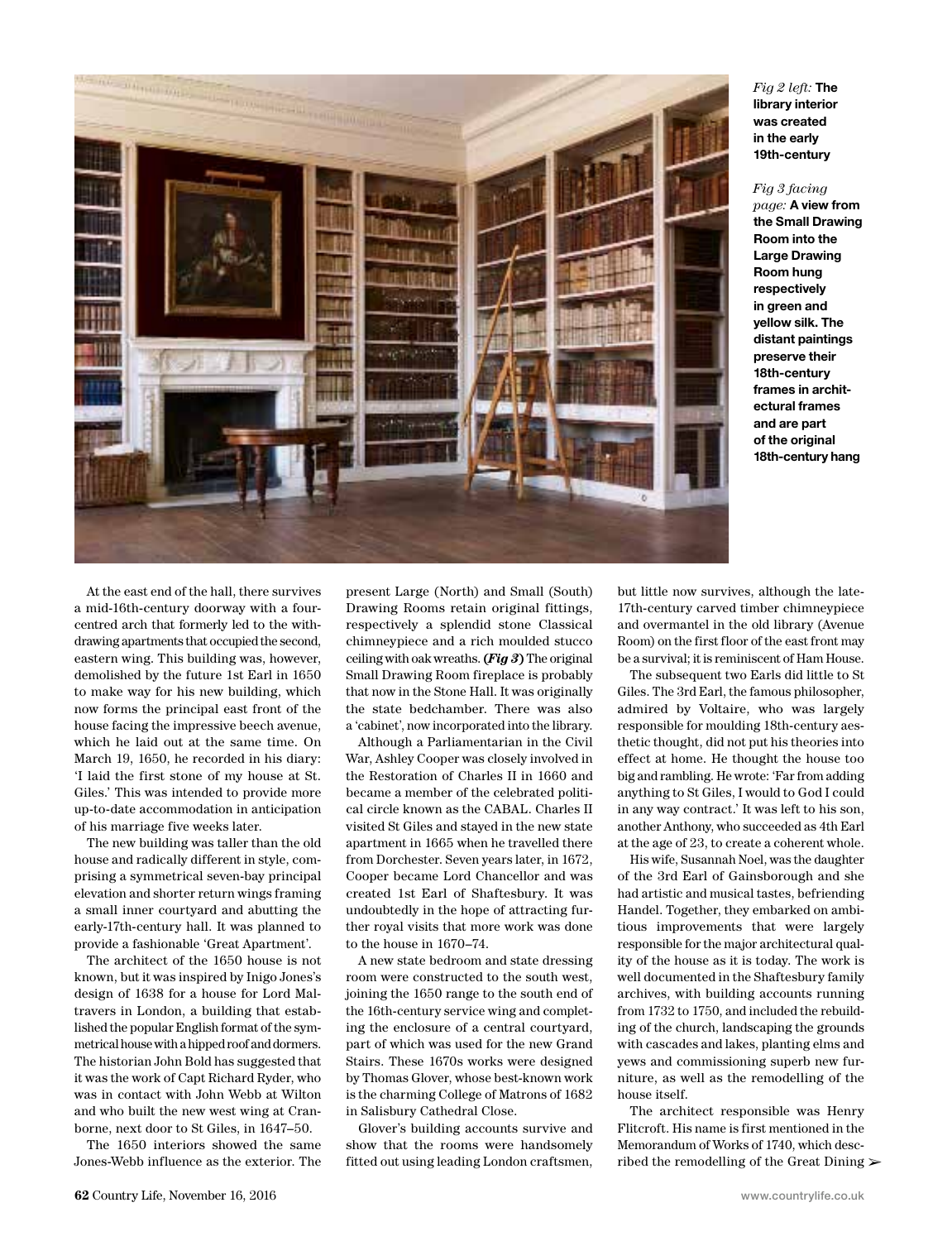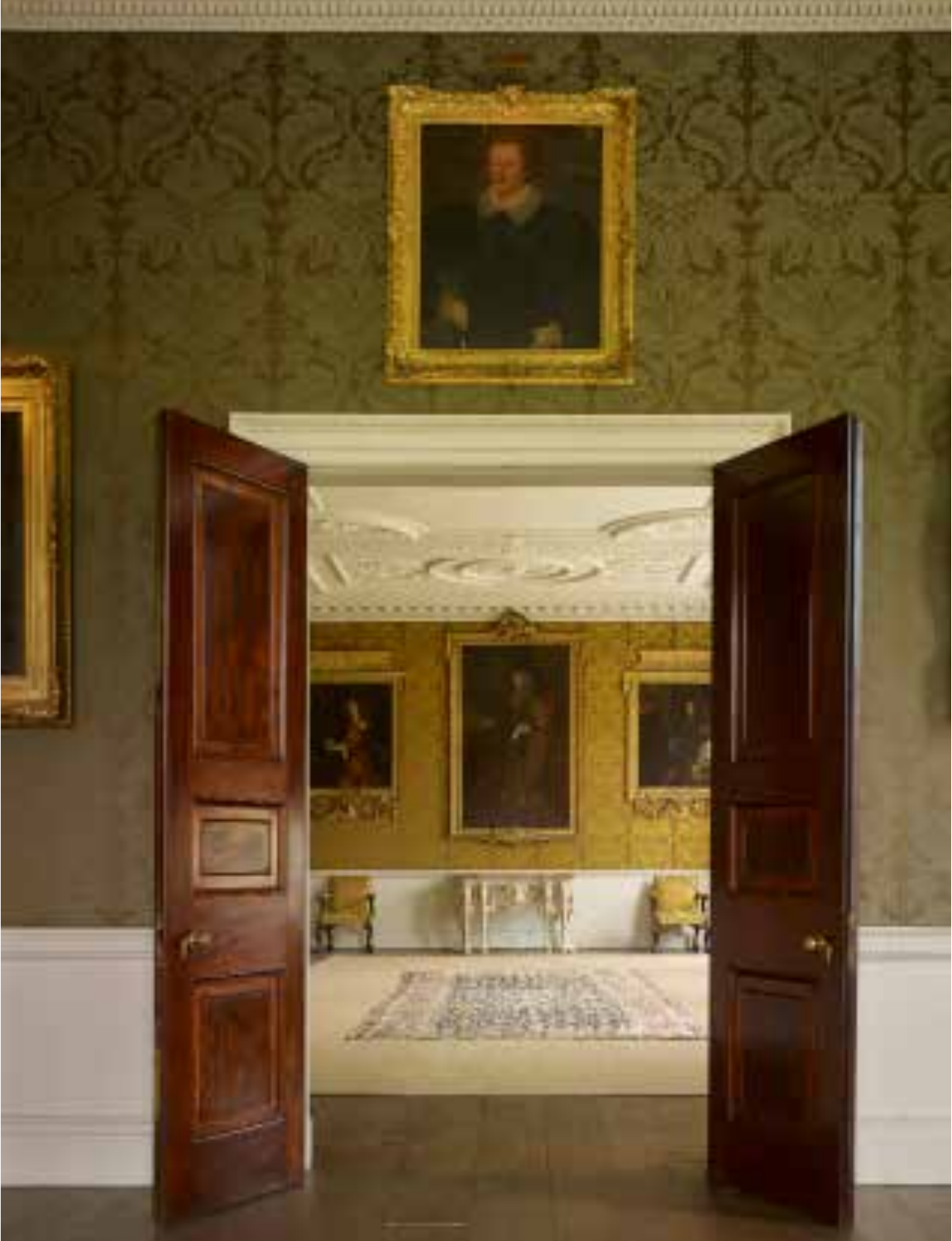